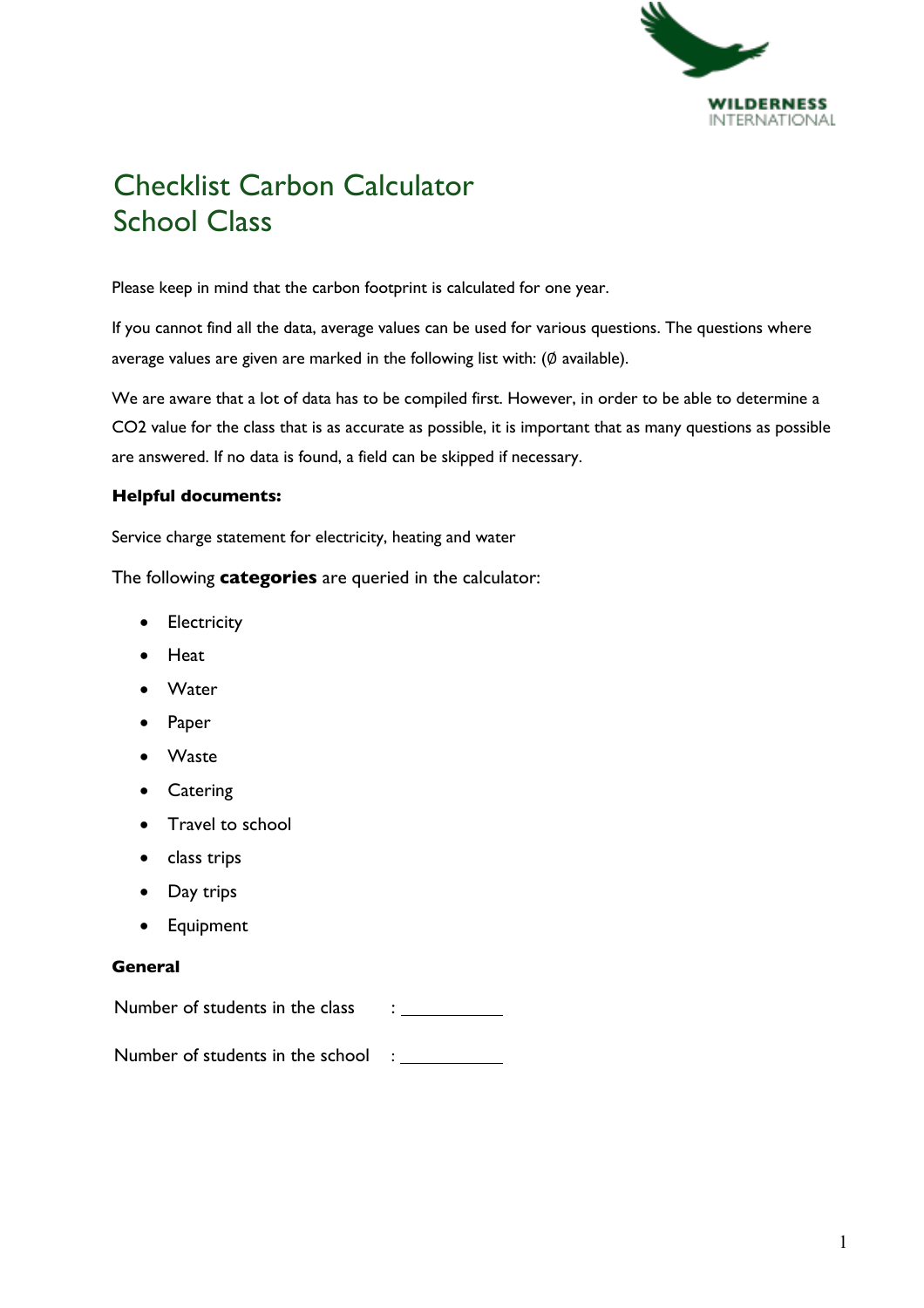

## **Electricity (the secretariat may be able to help you here)**

Annual consumption: \_\_\_\_\_\_\_\_\_\_\_\_kWh

Energy source:

| O MIXED SOURCES                                                             | ◯ ECO-POWER                                                                      |  |  |  |  |
|-----------------------------------------------------------------------------|----------------------------------------------------------------------------------|--|--|--|--|
| O HYDROPOWER                                                                | O SOLAR POWER                                                                    |  |  |  |  |
| WIND POWER                                                                  | O UNKNOWN                                                                        |  |  |  |  |
| If there is an own generation of electricity:                               |                                                                                  |  |  |  |  |
|                                                                             | Generated electricity (in kwh): Solar power : __________________________________ |  |  |  |  |
|                                                                             | Wind power: _______________kWh                                                   |  |  |  |  |
|                                                                             | Heat (the secretary's office may be able to help you here)                       |  |  |  |  |
| Annual consumption: ____________kWh                                         |                                                                                  |  |  |  |  |
| Energy source:                                                              |                                                                                  |  |  |  |  |
| O NATURAL GAS                                                               | O DISTRICT HEATING                                                               |  |  |  |  |
| O HEATING OIL                                                               | $\odot$ woop                                                                     |  |  |  |  |
| C ELECTRICITY                                                               | O UNKNOWN                                                                        |  |  |  |  |
|                                                                             | If there is an own generation of heat by means of solar thermal energy:          |  |  |  |  |
|                                                                             |                                                                                  |  |  |  |  |
|                                                                             | Water (the secretary's office may be able to help you here)                      |  |  |  |  |
|                                                                             |                                                                                  |  |  |  |  |
| Water consumption: _______________m <sup>3</sup> ( $\varnothing$ available) |                                                                                  |  |  |  |  |
| Paper                                                                       |                                                                                  |  |  |  |  |
|                                                                             |                                                                                  |  |  |  |  |

Worksheets per week and per person:

Notepads per year and per person:

Notebooks per year and per person:

Textbooks per year and per person: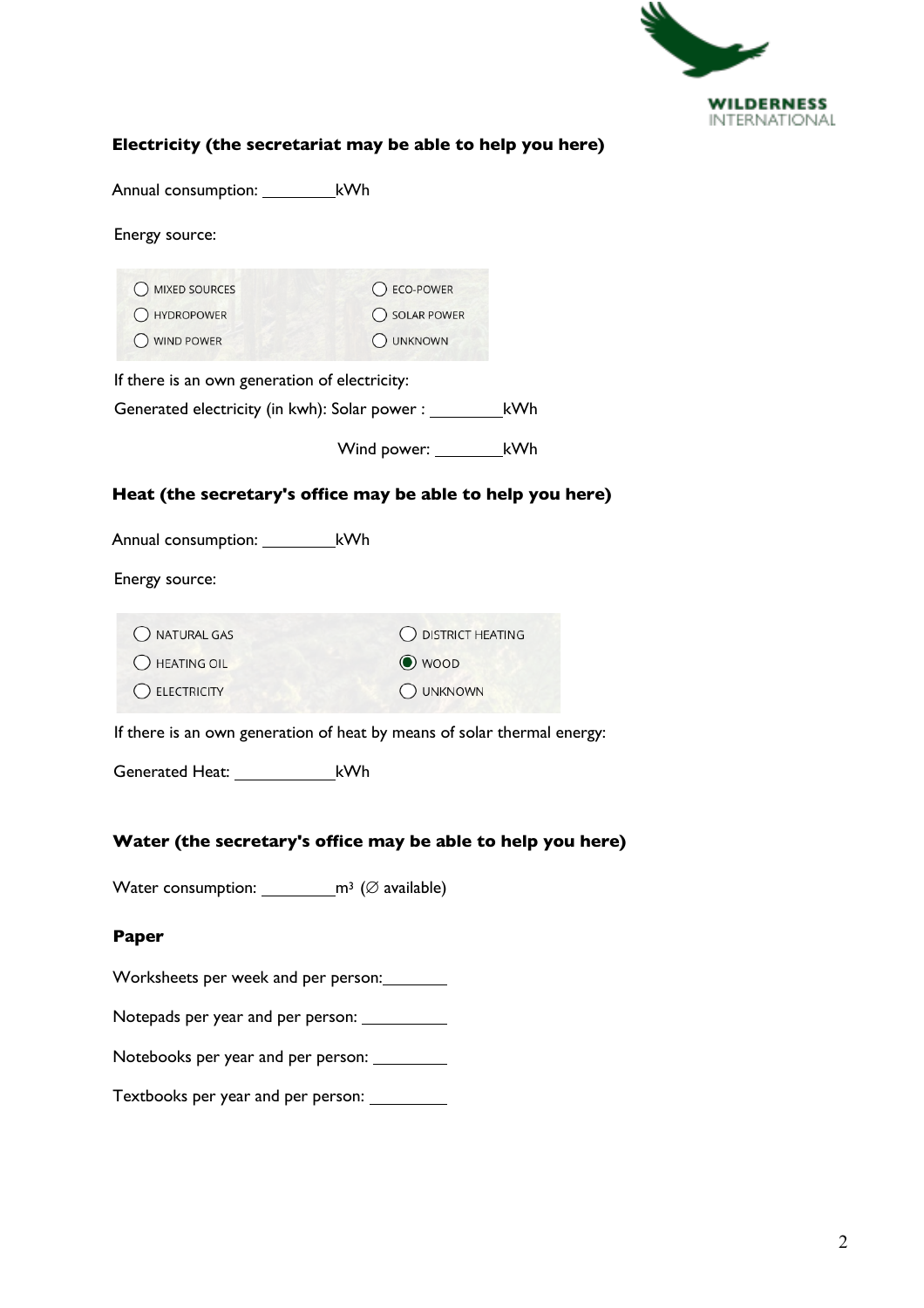

#### **Waste**

| Size of garbage can:          |                   |                                                                                   |                                                                                        |
|-------------------------------|-------------------|-----------------------------------------------------------------------------------|----------------------------------------------------------------------------------------|
| Recycling bin: 90 can         |                   | Garbage: 120 I can                                                                |                                                                                        |
|                               | $\Box$ 2401 can   |                                                                                   | $\Box$ 240   can                                                                       |
|                               | $\Box$ 11001 can  |                                                                                   | $\Box$ 1100 l can                                                                      |
| Paper/ Cardboard: 120 I can   |                   | Compost: 120 I can                                                                |                                                                                        |
|                               | $\Box$ 240 l cam  |                                                                                   | $\Box$ 240   can                                                                       |
|                               | $\Box$ 1100 l can |                                                                                   |                                                                                        |
| Number of waste garbage cans: |                   |                                                                                   |                                                                                        |
|                               |                   |                                                                                   | Recycling bin: _______Garbage: _____________Paper: _______________Compost: ___________ |
| Empties per month:            |                   |                                                                                   |                                                                                        |
|                               |                   |                                                                                   | Recycling bin: _______Garbage: _____________Paper: _______________Compost: ___________ |
|                               |                   | Percentage of plastic waste recycled or returned to manufacturers (in %) : ______ |                                                                                        |

# **Catering (**! **available)**

| On average, how many meals do you eat in the canteen per week: _______ |                                                                                                              |      |  |
|------------------------------------------------------------------------|--------------------------------------------------------------------------------------------------------------|------|--|
| Percentage of meat dishes                                              | $\sim$ . $\sim$ $\sim$ $\sim$                                                                                |      |  |
| Percentage of vegetarian dishes                                        | $\mathcal{L} = \mathcal{L} \left( \mathcal{L} \right)$ . The set of $\mathcal{L} \left( \mathcal{L} \right)$ | $\%$ |  |
| Percentage of vegan dishes                                             |                                                                                                              | ℅    |  |
| How many snacks/desserts do you buy in the canteen per day : _______   |                                                                                                              |      |  |
| How many beverages do you buy in the canteen per day                   |                                                                                                              |      |  |
|                                                                        |                                                                                                              |      |  |

# **Way to school**

Distance traveled to school on average broken down by mode of transportation:

By Foot: km, Bicycle: km, Bus/Tram: km, Car: km. Car: km

### **Class trips**

How far away did you travel  $\therefore$  km